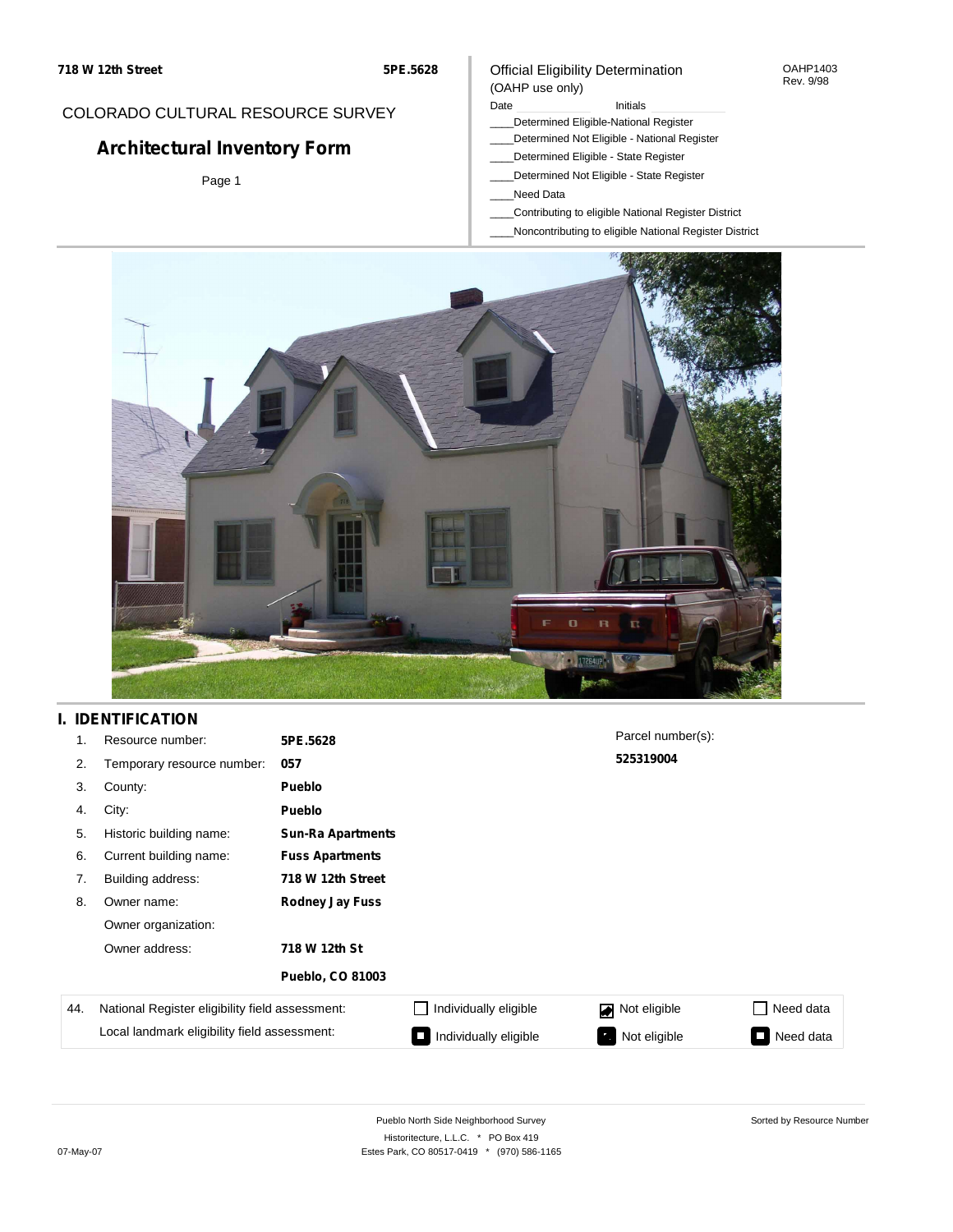Page 2

## **II. GEOGRAPHIC INFORMATION**

| 9.  | P.M.                    |           | 6th             |              | Township:                            |  |       | <b>20S</b> |    |           |           | Range:            | 65W |         |
|-----|-------------------------|-----------|-----------------|--------------|--------------------------------------|--|-------|------------|----|-----------|-----------|-------------------|-----|---------|
|     |                         | <b>NE</b> | 1/4             | of <b>SE</b> | 1/4                                  |  | of NE | 1/4        | of | <b>SW</b> | 1/4       | of Section        |     | 25      |
|     | 10. UTM reference zone: |           |                 |              | 13                                   |  |       |            |    |           |           |                   |     |         |
|     | Easting:                |           |                 |              | 533534                               |  |       |            |    |           | Northing: |                   |     | 4236502 |
| 11. |                         |           | USGS quad name: |              | <b>Northeast Pueblo</b>              |  |       |            |    |           | Scale:    |                   |     | 7.5     |
|     | Year:                   |           |                 |              | 1961 (Photorevised 1970 and<br>1974) |  |       |            |    |           |           |                   |     |         |
| 12. | $Lot(s)$ :              |           |                 |              | Lot 3: Block 1                       |  |       |            |    |           |           |                   |     |         |
|     | Addition:               |           |                 |              | <b>Craig's Addition</b>              |  |       |            |    |           |           | Year of addition: |     | 1871    |

13. Boundary description and justification:

The parcel, as described above, contains but does not exceed the land historically associated with this property.

П Metes and bounds exist:

## **III. ARCHITECTURAL DESCRIPTION**

| 14. | Building plan (footprint, shape):<br>Other building plan descriptions: | <b>Rectangular Plan</b>              |                       |
|-----|------------------------------------------------------------------------|--------------------------------------|-----------------------|
| 15. | Dimensions in feet (length x width):                                   | 1,293 square feet                    |                       |
| 16. | Number of stories:                                                     | 11/2                                 |                       |
| 17. | Primary external wall material(s):                                     | <b>Stucco</b>                        | Other wall materials: |
|     |                                                                        |                                      |                       |
| 18. | Roof configuration:                                                    | <b>Gabled Roof/Cross Gabled Roof</b> |                       |
|     | Other roof configurations:                                             |                                      |                       |
| 19. | Primary external roof material:                                        | <b>Asphalt Roof/Composition Roof</b> |                       |
|     | Other roof materials:                                                  |                                      |                       |
| 20. | Special features:                                                      | Chimney                              |                       |
|     |                                                                        | <b>Roof Treatment/Dormer</b>         |                       |

#### 21. General architectural description:

Oriented to the north, this house rests on a concrete foundation, covered in cream-painted stucco. Basement window openings have been boarded shut. Cream-painted stucco clads the exterior walls. Windows are generally 6-over-6-light, double-hung sash, with green-painted wood frames, screens, and surrounds. They are paired on either side of the front (south) façade. Smaller window openings are 4-over-4-light. The principal doorway opens in the center of the symmetrical façade. It hosts a 15light, glass-in-wood-frame door, painted green. A barrel-roofed hood, on simple knee brackets, protects the rounded, 3-step stoop. Two other doorways open in the south ends of both the east and west elevations. They host 3-panel, 9-light, glass-inwood-frame doors, painted green. Another doorway opens in the second story of the rear (south) elevation, offset east of center. It hosts the same kind of door as the side doorways and is protected beneath a pent roof. It provides access to a greenpainted, steel staircase descending to the south. Dark gray, interlocking asphalt shingles cover the cross-gabled roof. Frontgabled dormers protrude from either side of the roof's north-facing slope. The house has no overhanging eaves. A squat, red**brick chimney emerges from the center of the east-west-oriented roof ridge.**

#### 22. Architectural style:

**Modern Movements/Minimal Traditional**

| Other architectural styles: |
|-----------------------------|
| Building type:              |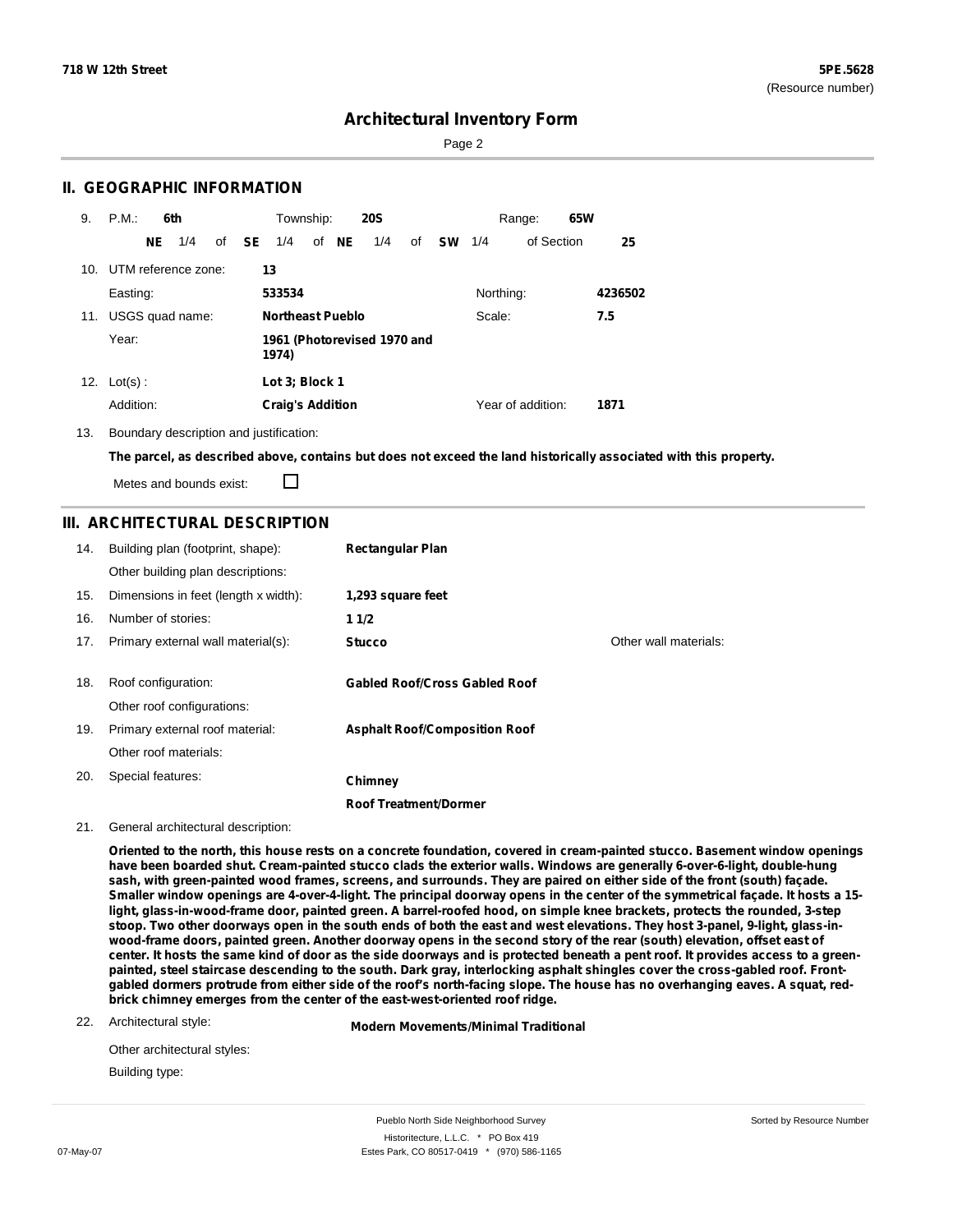Sorted by Resource Number

# **Architectural Inventory Form**

Page 3

#### 23. Landscape or special setting features:

This property is located on terrain sloping downward from north to south, with an elevation of around 4,700 feet above mean sea level. The neighborhood features modest, one- and two-story houses. This property is located on the south side of West 12th Street, an east-west-oriented thoroughfare. It is situated between 716 W 12th Street, to the east, and 720 West 12th Street to the west. A gravel-covered strip separates the sidewalk from the street. Surrounding the house is a planted-grass yard, with **mature landscaping. A gravel parking lot is located behind (south of) the house, accessed from the alley.**

#### 24. Associated buildings, features or objects:

1 : Type: **Garage**

Describe: **A 3-car garage is located south of the house, running along the west edge of the property. Oriented to the east, the building rests on a concrete foundation. Cream-painted stuccos clads the exterior walls. Dominating the front (east) elevation are the garage doorways. The southernmost and northernmost doors are sage-green-painted wood beadboard, with inverted, Y-shaped bracing. The middle door is a sage-green-painted, 16-panel, overhead-retractable steel door. Black sheets of rolled asphalt cover the shed roof, which a parapet surrounds.**

### **IV. ARCHITECTURAL HISTORY**

| 25. | Date of Construction:                                                                                                | Estimate:                        | 1940 | Actual:                                                                                       |  |
|-----|----------------------------------------------------------------------------------------------------------------------|----------------------------------|------|-----------------------------------------------------------------------------------------------|--|
|     | Source of Information:                                                                                               | Co. consulted 1886 through 2003. |      | Pueblo City Directory. Pueblo, Co.; Salt Lake City; Kansas City, Mo.; and others: R.L. Polk & |  |
| 26. | Architect:                                                                                                           | unknown                          |      |                                                                                               |  |
|     | Source of information:                                                                                               |                                  |      |                                                                                               |  |
| 27. | Builder:                                                                                                             | unknown                          |      |                                                                                               |  |
|     | Source of information:                                                                                               |                                  |      |                                                                                               |  |
| 28. | Original Owner:                                                                                                      | unknown                          |      |                                                                                               |  |
|     | Source of information:                                                                                               |                                  |      |                                                                                               |  |
| 29. | Construction history:                                                                                                |                                  |      |                                                                                               |  |
|     | According to Pueblo County tax records, this building was constructed in 1900. However, city directories and Sanborn |                                  |      |                                                                                               |  |

insurance maps suggest that this building existed no earlier than 1940. An analysis of the form, style, and materials corroborate **a circa 1940 date of construction. The building has not been significantly altered since that time.**

30. Location: **original** Date of move(s):

## **V. HISTORICAL ASSOCIATIONS**

|     | 31. Original use(s): | <b>Multiple Dwelling</b> |
|-----|----------------------|--------------------------|
| 32. | Intermediate use(s): | <b>Multiple Dwelling</b> |
|     | 33. Current use(s):  | <b>Multiple Dwelling</b> |
| 34. | Site type(s):        | <b>Apartments</b>        |

35. Historical background:

The Sun-Ra Apartments were constructed around 1940 and originally consisted of three rental units. It replaced an older, 2**story dwelling, dating to around 1900.**

Floyd E. and Betty Jean Comfort purchased the apartment building in 1977, selling it to Jo Ane Kusie in 1986. Robert W. Scanlan acquired the property from Decibel Credit Union in 1990. Rodney Jay Fuss, the current owner, bought the apartment **building from Scanlan in 2002.**

Sources of information: 36.

> **Sanborn Fire Insurance Maps (for Pueblo, Colorado). New York: Sanborn Map and Publishing Co., 1883, 1886, 1889, 1893, 1904-05, 1904-51, and 1904-52.**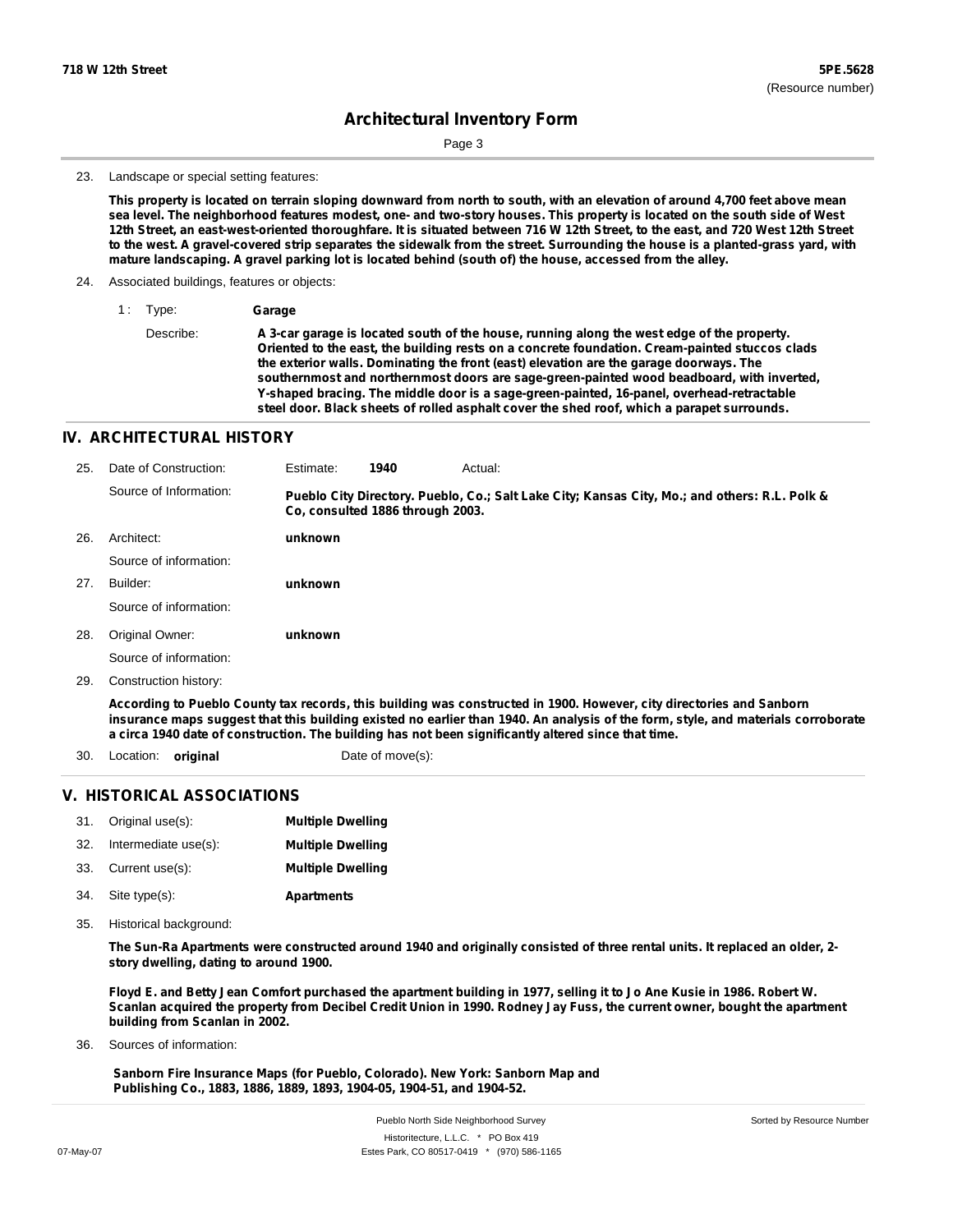Page 4

**Pueblo County Office of Tax Assessor. Property information card [internet].**

**Pueblo City Directory. Pueblo, Co.; Salt Lake City; Kansas City, Mo.; and others: R.L. Polk & Co, consulted 1886 through 2003.**

**Sanborn Fire Insurance Maps (for Pueblo, Colorado). New York: Sanborn Map and Publishing Co., 1883, 1886, 1889, 1893, 1904-05, 1904-51, and 1904-52.**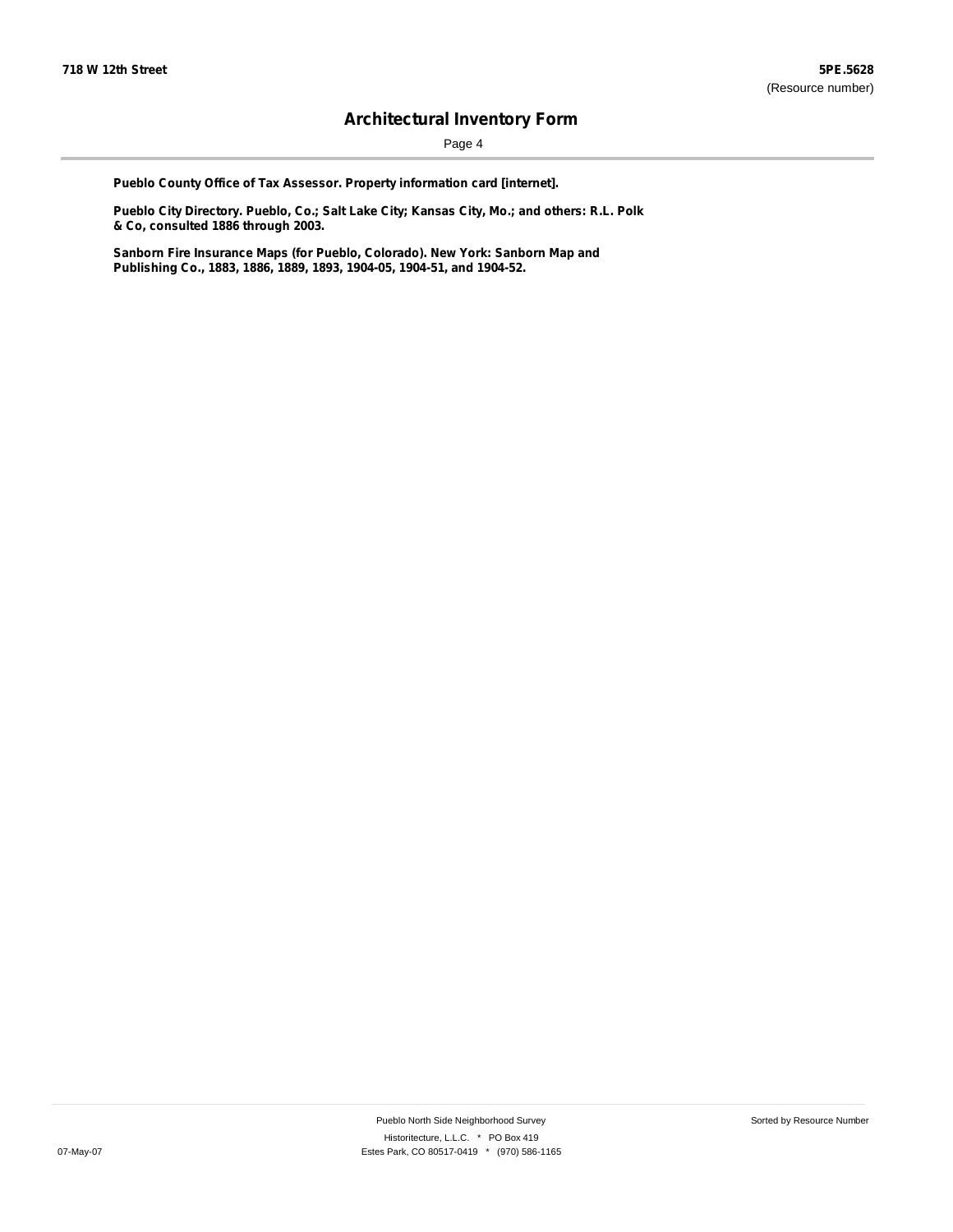÷

Sorted by Resource Number

# **Architectural Inventory Form**

Page 5

|     | <b>VI. SIGNIFICANCE</b>                                                                                                                                                                                                                                                          |  |  |  |  |  |  |  |  |
|-----|----------------------------------------------------------------------------------------------------------------------------------------------------------------------------------------------------------------------------------------------------------------------------------|--|--|--|--|--|--|--|--|
| 37. | Local landmark designation:<br>Yes $\Box$<br>No.                                                                                                                                                                                                                                 |  |  |  |  |  |  |  |  |
|     | Designation authority:                                                                                                                                                                                                                                                           |  |  |  |  |  |  |  |  |
|     | Date of designation:                                                                                                                                                                                                                                                             |  |  |  |  |  |  |  |  |
| 38. | Applicable National Register criteria:                                                                                                                                                                                                                                           |  |  |  |  |  |  |  |  |
|     | A. Associated with events that have made a significant contribution to the broad pattern of our history.<br>l.                                                                                                                                                                   |  |  |  |  |  |  |  |  |
|     | B. Associated with the lives of persons significant in our past.<br>$\Box$                                                                                                                                                                                                       |  |  |  |  |  |  |  |  |
|     | C. Embodies the distinctive characteristics of a type, period, or method of construction, or represents the work<br>of a master, or that possess high artistic values, or represents a significant and distinguished entity whose<br>components may lack individual distinction. |  |  |  |  |  |  |  |  |
|     | D. Has yielded, or may be likely to yield, information important in history or prehistory.                                                                                                                                                                                       |  |  |  |  |  |  |  |  |
|     | Qualifies under Criteria Considerations A through G (see manual).                                                                                                                                                                                                                |  |  |  |  |  |  |  |  |
|     | Does not meet any of the above National Register criteria.                                                                                                                                                                                                                       |  |  |  |  |  |  |  |  |
|     | <b>Pueblo Standards for Designation:</b>                                                                                                                                                                                                                                         |  |  |  |  |  |  |  |  |
|     | 1a. History                                                                                                                                                                                                                                                                      |  |  |  |  |  |  |  |  |
|     | Have direct association with the historical development of the city, state, or nation; or                                                                                                                                                                                        |  |  |  |  |  |  |  |  |
|     | <u>1b. History</u><br>Be the site of a significant historic event; or<br>$\mathcal{L}_{\mathcal{A}}$                                                                                                                                                                             |  |  |  |  |  |  |  |  |
|     | 1c. History                                                                                                                                                                                                                                                                      |  |  |  |  |  |  |  |  |
|     | Have direct and substantial association with a person or group of persons who had influence on society.<br>$\blacksquare$                                                                                                                                                        |  |  |  |  |  |  |  |  |
|     | 2a. Architecture                                                                                                                                                                                                                                                                 |  |  |  |  |  |  |  |  |
|     | Embody distinguishing characteristics of an architectural style or type; or<br>$\overline{\phantom{a}}$                                                                                                                                                                          |  |  |  |  |  |  |  |  |
|     | 2b. Architecture                                                                                                                                                                                                                                                                 |  |  |  |  |  |  |  |  |
|     | Be a significant example of the work of a recognized architect or master builder, or<br>$\sim$                                                                                                                                                                                   |  |  |  |  |  |  |  |  |
|     | 2c. Architecture                                                                                                                                                                                                                                                                 |  |  |  |  |  |  |  |  |
|     | Contain elements of architectural design, engineering, materials, craftsmanship, or artistic merit which represent a<br>О<br>significant or influential innovation;                                                                                                              |  |  |  |  |  |  |  |  |
|     | 2d. Architecture                                                                                                                                                                                                                                                                 |  |  |  |  |  |  |  |  |
|     | Portray the environment of a group of people or physical development of an area of the city in an era of history<br>$\Box$<br>characterized by a distinctive architectural style.                                                                                                |  |  |  |  |  |  |  |  |
|     | 3a. Geography                                                                                                                                                                                                                                                                    |  |  |  |  |  |  |  |  |
|     | Have a prominent location or be an established, familiar, and orienting visual feature of the contemporary city, or                                                                                                                                                              |  |  |  |  |  |  |  |  |
|     | 3b. Geography                                                                                                                                                                                                                                                                    |  |  |  |  |  |  |  |  |
|     | Promote understanding and appreciation of Pueblo's environment by means of distinctive physical characteristics<br>or rarity; or                                                                                                                                                 |  |  |  |  |  |  |  |  |
|     | 3c. Geography                                                                                                                                                                                                                                                                    |  |  |  |  |  |  |  |  |
|     | Make a special contribution to Pueblo's distinctive character.<br>$\Box$                                                                                                                                                                                                         |  |  |  |  |  |  |  |  |
|     | Not Applicable                                                                                                                                                                                                                                                                   |  |  |  |  |  |  |  |  |
|     | Does not meet any of the above Pueblo landmark criteria.<br>$\overline{\phantom{a}}$                                                                                                                                                                                             |  |  |  |  |  |  |  |  |
| 39. | Area(s) of Significance:<br><b>Architecture</b>                                                                                                                                                                                                                                  |  |  |  |  |  |  |  |  |
| 40. | Period of Significance:<br>ca. 1940                                                                                                                                                                                                                                              |  |  |  |  |  |  |  |  |
| 41. | National:<br>Level of significance:<br>State<br>Local<br>т,<br>П                                                                                                                                                                                                                 |  |  |  |  |  |  |  |  |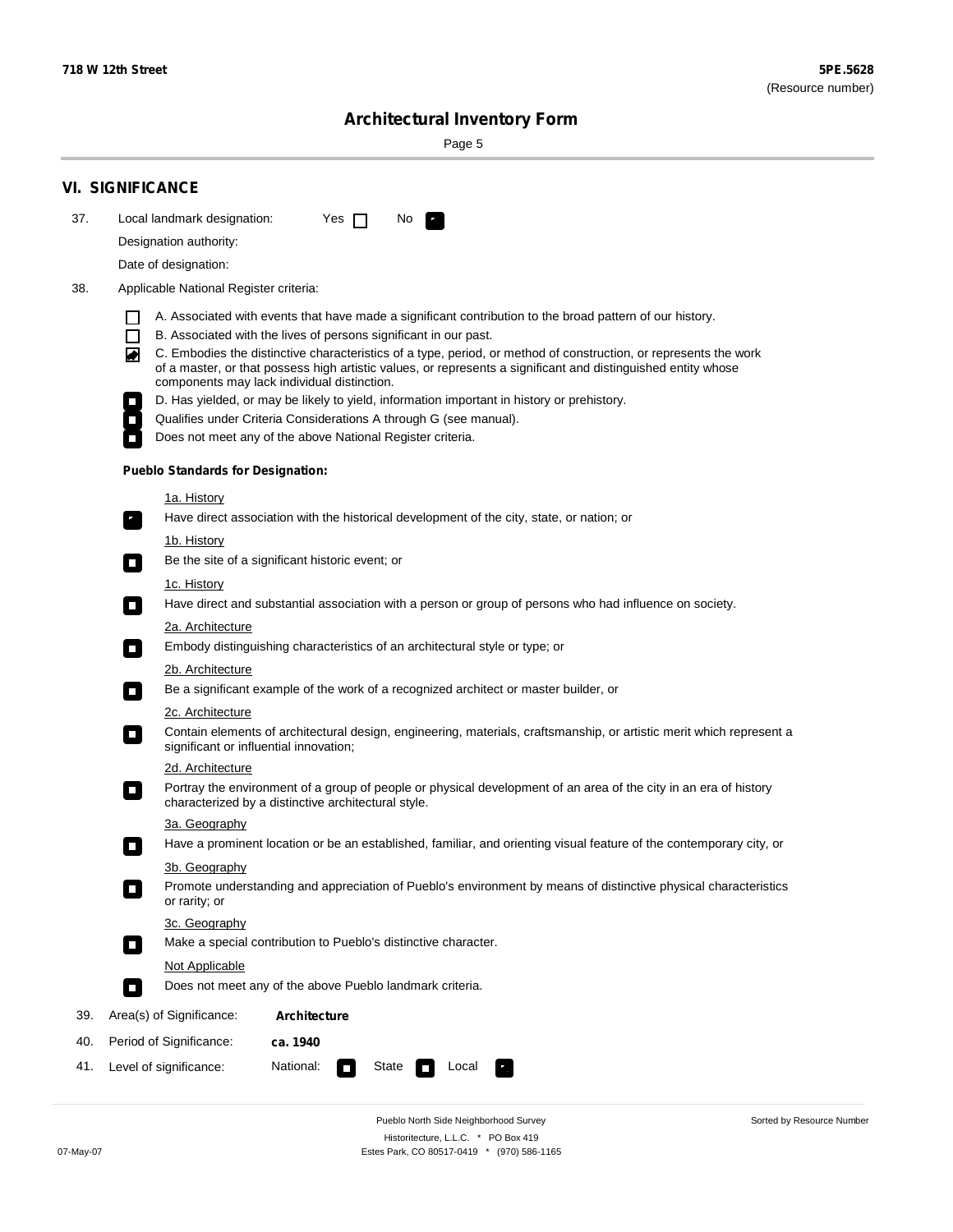Page 6

#### 42. Statement of significance:

This property is historically significant under Pueblo Local Landmark criterion 1A for its association with the development of Pueblo's North Side Neighborhood, reflecting a period when multi-family housing expanded over single-family housing (ca. 1920 through 1955). The apartment building is also architecturally significant under National Register criterion C (Pueblo Local Landmark criterion 2A) as an intact example of the Minimal Traditional style. However, the levels of architectural and historical significance, combined with physical integrity, are not to the extent that this property would qualify for individual listing in the National Register of Historic Places, the Colorado State Register of Historic Properties, or as a City of Pueblo **Landmark. Nonetheless, it is most likely a contributing resource within any potential historic district.**

43. Assessment of historic physical integrity related to significance:

Constructed around 1940, this apartment building exhibits a high level of physical integrity relative to the seven aspects of integrity as defined by the National Park Service and the Colorado Historical Society: location, setting, design, materials, workmanship, feeling, and association. It has not been significantly altered since its construction. The building retains **sufficient physical integrity to convey its significance.**

### **VII. NATIONAL REGISTER ELIGIBILITY ASSESSMENT**



**classes. Its diversity of architectural styles and forms directly represents the city's changing economic and cultural climates. As well, the neighborhood is distinctive because it appears to have evolved independently of the area's dominant industry, steel manufacturing.**

> Yes Yes

No **DI**N/A No  $\blacksquare$  N/A  $\blacksquare$ 

If there is National Register district potential, is this building contributing:

If the building is in existing National Register district, is it contributing: 46.

### **VIII. RECORDING INFORMATION**

| 47. | Photograph numbers): | <b>CD-ROM Photo Disc: North Side Photos</b><br>File Name(s): 12thstw718                                                       |
|-----|----------------------|-------------------------------------------------------------------------------------------------------------------------------|
|     | Negatives filed at:  | <b>Special Collections</b><br><b>Robert Hoag Rawlings Public Library</b><br>100 East Abriendo Avenue<br>Pueblo, CO 81004-4290 |
| 48. | Report title:        | <b>Pueblo North Side Neighborhood Survey</b>                                                                                  |
| 49. | $Date(s)$ :          | 06/21/05                                                                                                                      |
| 50. | Recorder(s):         | <b>Adam Thomas</b>                                                                                                            |
| 51. | Organization:        | Historitecture, L.L.C.                                                                                                        |
| 52. | Address:             | <b>PO Box 419</b>                                                                                                             |
|     |                      | Estes Park, CO 80517-0419                                                                                                     |
| 53. | Phone number(s):     | (970) 586-1165                                                                                                                |
|     |                      |                                                                                                                               |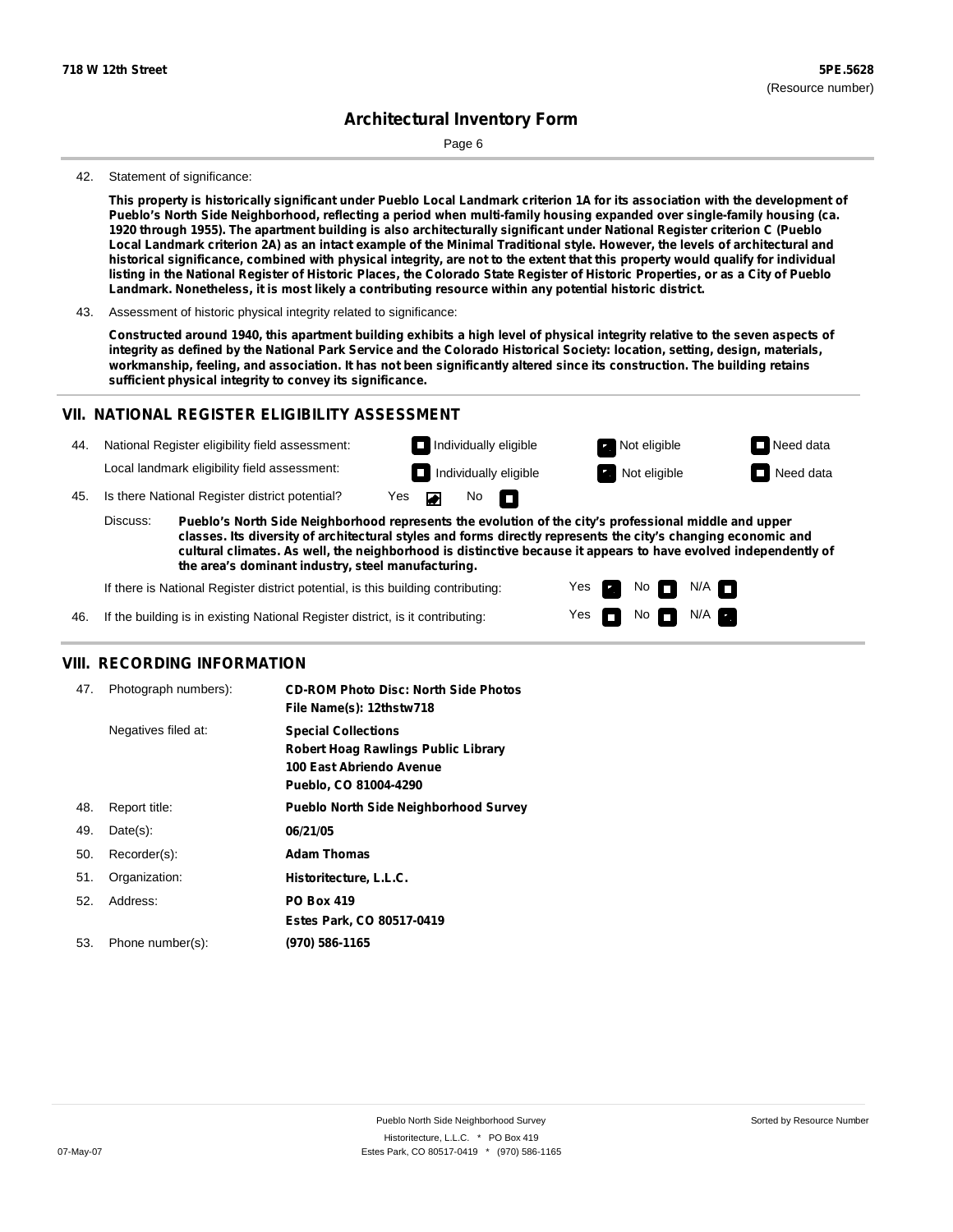Page 7